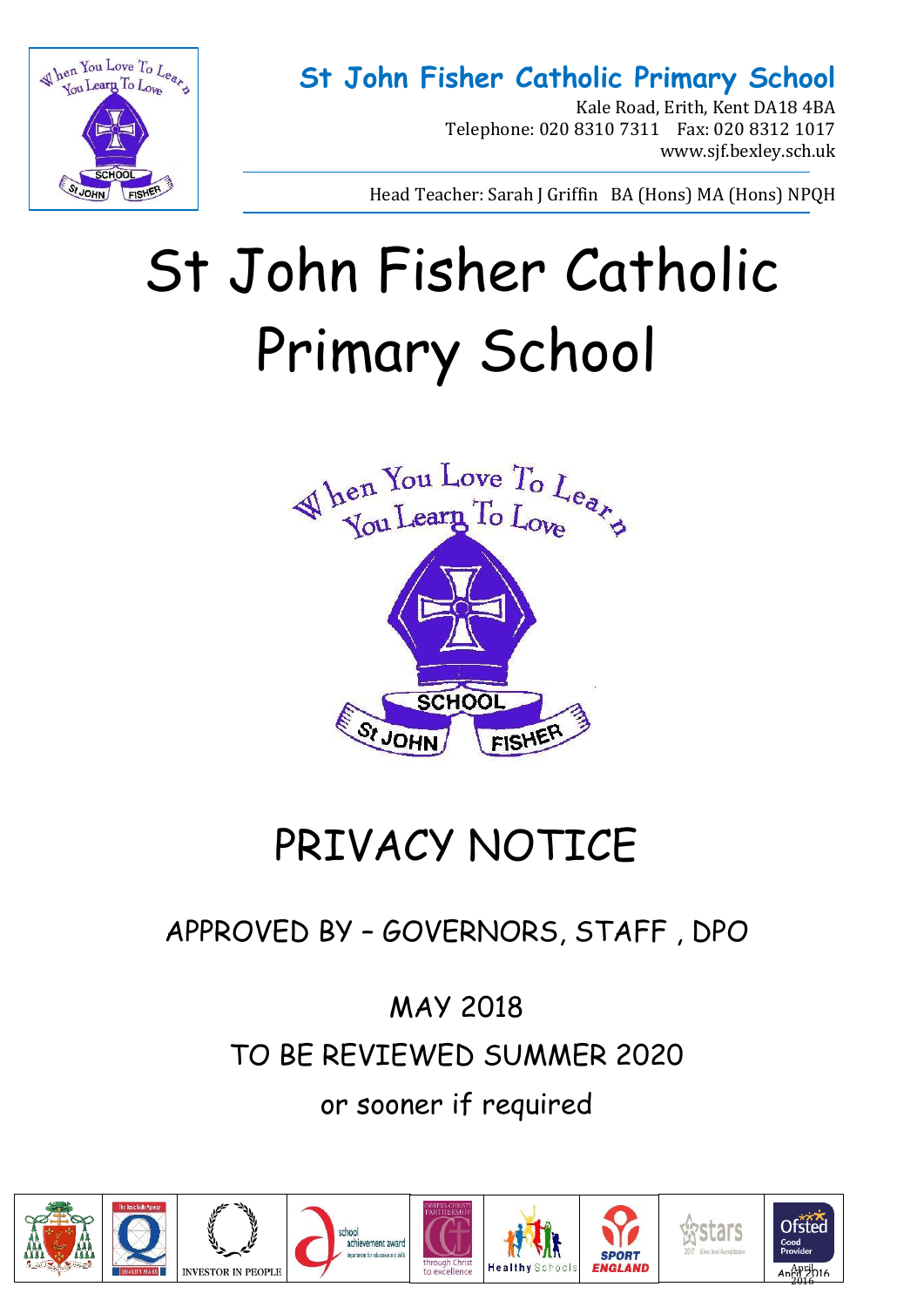

Kale Road, Erith, Kent DA18 4BA Telephone: 020 8310 7311 Fax: 020 8312 1017 www.sjf.bexley.sch.uk

Head Teacher: Sarah J Griffin BA (Hons) MA (Hons) NPQH

#### **Privacy notice – How we use pupil information**

#### **Why do we collect and use pupil information**

We collect and use pupil information under section 537A of the Education Act 1996, and section 83 of the Children Act 1989. We also comply with Article 6(1)(c) and Article 9(2)(b) of the General Data Protection Regulation (GDPR).

We only collect and use pupils' personal data when the law allows us to. Most commonly, we process it where:

- We need to comply with a legal obligation
- We need it to perform an official task in the public interest

Less commonly, we may also process pupils' personal data in situations where:

- We have obtained consent to use it in a certain way
- We need to protect the individual's vital interests (or someone else's interests)

Where we have obtained consent to use pupils' personal data, this consent can be withdrawn at any time. We will make this clear when we ask for consent, and explain how consent can be withdrawn.

Some of the reasons listed above for collecting and using pupils' personal data overlap, and there may be several grounds which justify our use of this data.

We use the pupil data:

- to support pupil learning
- to monitor and report on pupil progress
- to provide appropriate pastoral care
- to assess the quality of our services
- to comply with the law regarding data sharing

#### **Categories of pupil information that we collect, hold and share include:**

- Personal information (such as name, unique pupil number and contact details)
- Characteristics (such as ethnicity, language, nationality, country of birth and free school meal eligibility)
- Attendance information (such as sessions attended, number of absences and absence reasons)
- National curriculum assessment results
- Special educational needs information
- Relevant medical information including medical and mental health
- Exclusion information
- Safeguarding information
- Details of any support received, including care packages, plans and support providers
- Photographs
- CCTV images captured in school





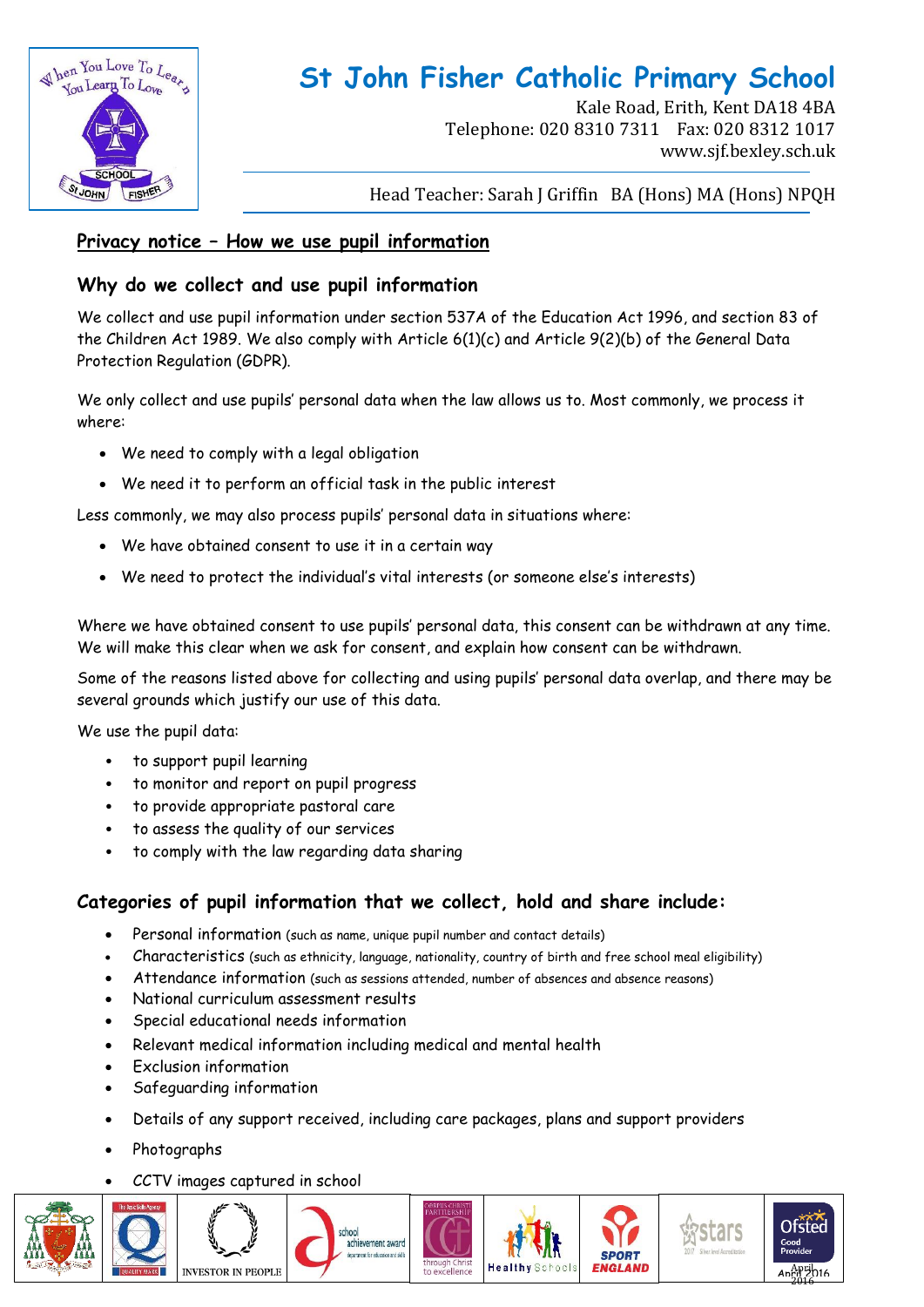

Kale Road, Erith, Kent DA18 4BA Telephone: 020 8310 7311 Fax: 020 8312 1017 www.sjf.bexley.sch.uk

Head Teacher: Sarah J Griffin BA (Hons) MA (Hons) NPQH

#### **Collecting pupil information**

Whilst the majority of pupil information provided to us is mandatory, some of it is provided to us on a voluntary basis.

#### **Storing pupil information**

St John Fisher Catholic Primary School keeps information about our pupils on computer systems and also sometimes on paper. We hold the education records securely until the pupil changes school. The records will then be transferred to the new school, where they will be retained until the pupil reaches the age of 25, after which they are safely destroyed.

We may also keep it beyond their attendance at our school if this is necessary in order to comply with our legal obligations.

There are strict controls on who can see the information. We will not share the data if it has been advised us that it is not to be shared unless it is the only way we can make sure the pupil stays safe and healthy or we are legally required to do so.

#### **Who do we share pupil information with?**

We routinely share pupil information with:

- schools or colleges that the pupils attend after leaving us
- our local authority (London Borough of Bexley)
- the Department for Education (DfE)
- the Health authorities

#### **Why we share pupil information**

We do not share information about our pupils with anyone without consent unless the law and our policies allow us to do so.

We share pupils' data with the Department for Education (DfE) on a statutory basis. This data sharing underpins school funding and educational attainment policy and monitoring.

We are required to share information about our pupils with our LA authority and the DfE under section 3 of The Education (Information About Individual Pupils) (England) Regulations 2013.

#### **The National Pupil Database (NPD)**

The NPD is owned and managed by the Department for Education and contains information about pupils in schools in England. It provides invaluable evidence on educational performance to inform independent research, as well as studies commissioned by the Department.

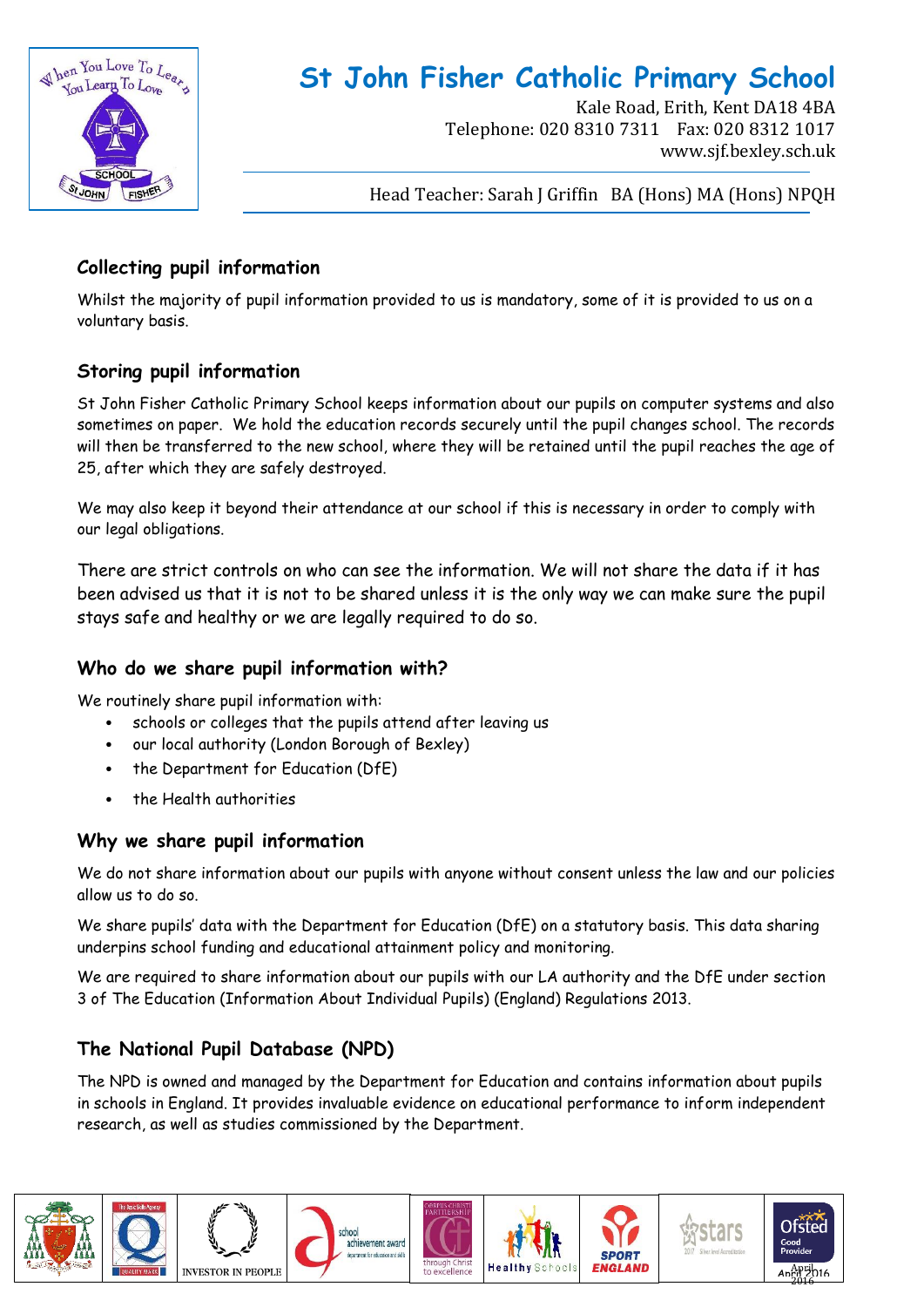

Kale Road, Erith, Kent DA18 4BA Telephone: 020 8310 7311 Fax: 020 8312 1017 www.sjf.bexley.sch.uk

Head Teacher: Sarah J Griffin BA (Hons) MA (Hons) NPQH

It is held in electronic format for statistical purposes. This information is securely collected from a range of sources including schools, local authorities and awarding bodies.

We are required by law, to provide information about our pupils to the DfE as part of statutory data collections such as the school census and early years' census. Some of this information is then stored in the NPD. The law that allows this is the Education (Information About Individual Pupils) (England) Regulations 2013.

To find out more about the pupil information we share with the department, for the purpose of data collections, go to https://www.gov.uk/education/data-collection-and-censuses-for-schools.

To find out more about the NPD, go to https://www.gov.uk/government/publications/national-pupildatabase-user-guide-and-supporting-information.

The department may share information about our pupils from the NPD with third parties who promote the education or well-being of children in England by:

- conducting research or analysis
- producing statistics
- providing information, advice or guidance

The Department has robust processes in place to ensure the confidentiality of our data is maintained and there are stringent controls in place regarding access and use of the data. Decisions on whether DfE releases data to third parties are subject to a strict approval process and based on a detailed assessment of:

- who is requesting the data
- the purpose for which it is required
- the level and sensitivity of data requested: and
- the arrangements in place to store and handle the data

To be granted access to pupil information, organisations must comply with strict terms and conditions covering the confidentiality and handling of the data, security arrangements and retention and use of the data.

For more information about the department's data sharing process, please visit: <https://www.gov.uk/data-protection-how-we-collect-and-share-research-data>

For information about which organisations the department has provided pupil information, (and for which project), please visit the following website: <https://www.gov.uk/government/publications/national-pupil-database-requests-received>













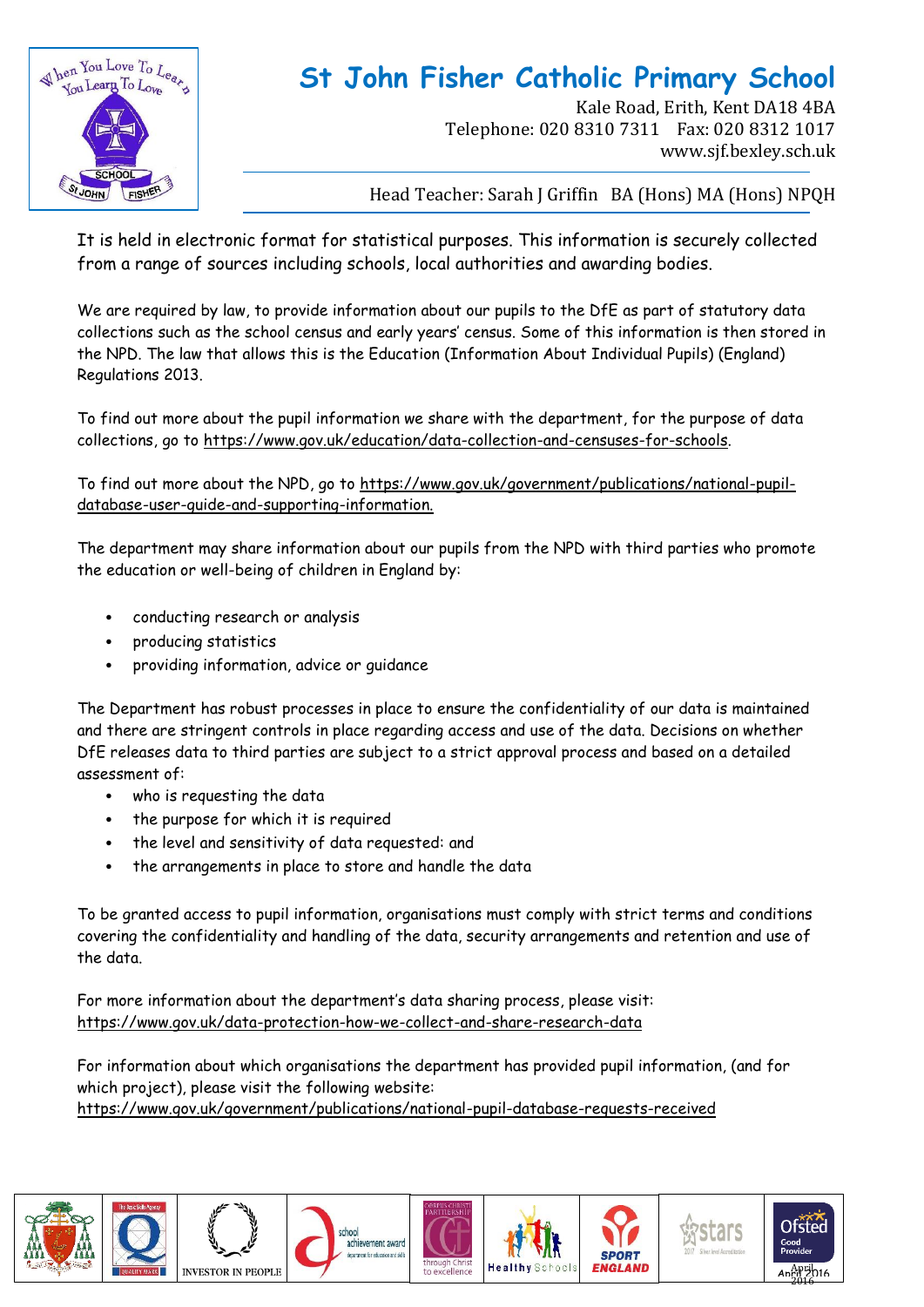

Kale Road, Erith, Kent DA18 4BA Telephone: 020 8310 7311 Fax: 020 8312 1017 www.sjf.bexley.sch.uk

Head Teacher: Sarah J Griffin BA (Hons) MA (Hons) NPQH

#### **Requesting access to personal data**

Under data protection legislation, parents and pupils( over the age of 13 ) have the right to request access to information about them that we hold. To make a request for personal information, or be given access to your child's educational record, please contact the school office or the Headteacher. The school will, on an annual basis, share individual Data Collection Sheets with the parents/carers in order to ensure that our records are accurate and up to date.

Parents/carers can make a request with respect to their child's data where the child is not considered mature enough to understand their rights over their own data (under the age of 13), or where the child has provided consent.

Parents also have the right to make a subject access request with respect to any personal data the school holds about them.

If you make a subject access request, and if we do hold information about you or your child, we will:

- Give you a description of it
- Tell you why we are holding and processing it, and how long we will keep it for
- Explain where we got it from, if not from you or your child
- Tell you who it has been, or will be, shared with
- Let you know whether any automated decision-making is being applied to the data, and any consequences of this
- Give you a copy of the information in an intelligible form

Individuals also have the right for their personal information to be transmitted electronically to another organisation in certain circumstances.

If you would like to make a request please contact our Data Protection Officer.

Parents/carers also have a legal right to access to their child's educational record. To request access, please contact Miss Sarah Griffin, Headteacher.

Individuals also have the right to:

- object to processing of personal data that is likely to cause, or is causing, damage or distress
- prevent processing for the purpose of direct marketing
- object to decisions being taken by automated means
- in certain circumstances, have inaccurate personal data rectified, blocked, erased or destroyed; and
- claim compensation for damages caused by a breach of the Data Protection regulations

If you have a concern about the way we are collecting or using your personal data, you should raise your concern with us in the first instance or directly to the Information Commissioner's Office at <https://ico.org.uk/concerns/>











tars

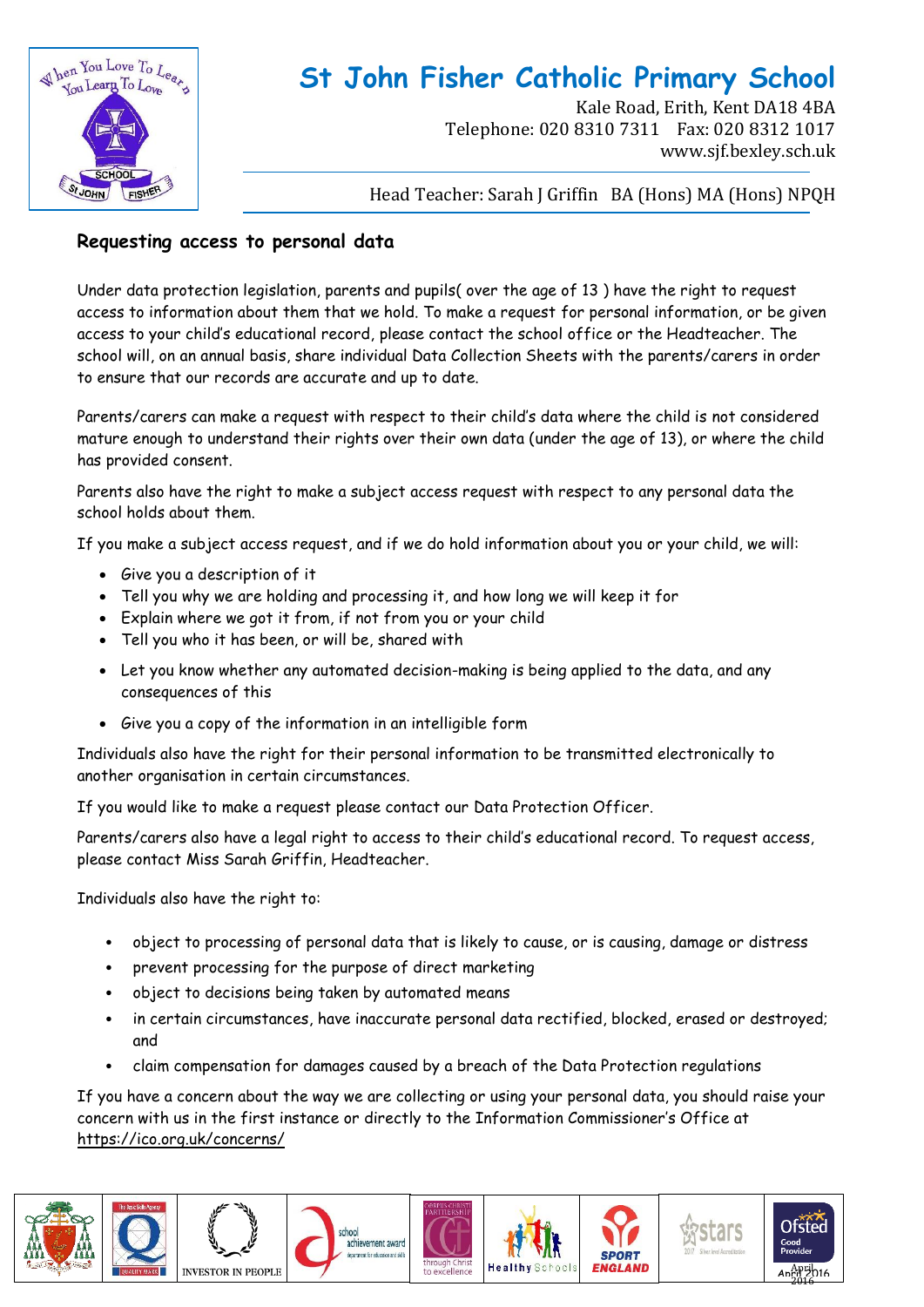

Kale Road, Erith, Kent DA18 4BA Telephone: 020 8310 7311 Fax: 020 8312 1017 www.sjf.bexley.sch.uk

Head Teacher: Sarah J Griffin BA (Hons) MA (Hons) NPQH

#### **Complaints**

We take any complaints about our collection and use of personal information very seriously.

If you think that our collection or use of personal information is unfair, misleading or inappropriate, or have any other concern about our data processing, please raise this with us in the first instance.

To make a complaint, please contact our Data Protection Officer.

Alternatively, you can make a complaint to the Information Commissioner's Office:

- Report a concern online at<https://ico.org.uk/concerns/>
- Call 0303 123 1113
- Or write to: Information Commissioner's Office, Wycliffe House, Water Lane, Wilmslow, Cheshire, SK9 5AF

#### **Contact us**

If you have any questions, concerns or would like more information about anything mentioned in this privacy notice, please contact our D**ata Protection Officer**:

Mr Tim Wilson c/o St John Fisher Primary School















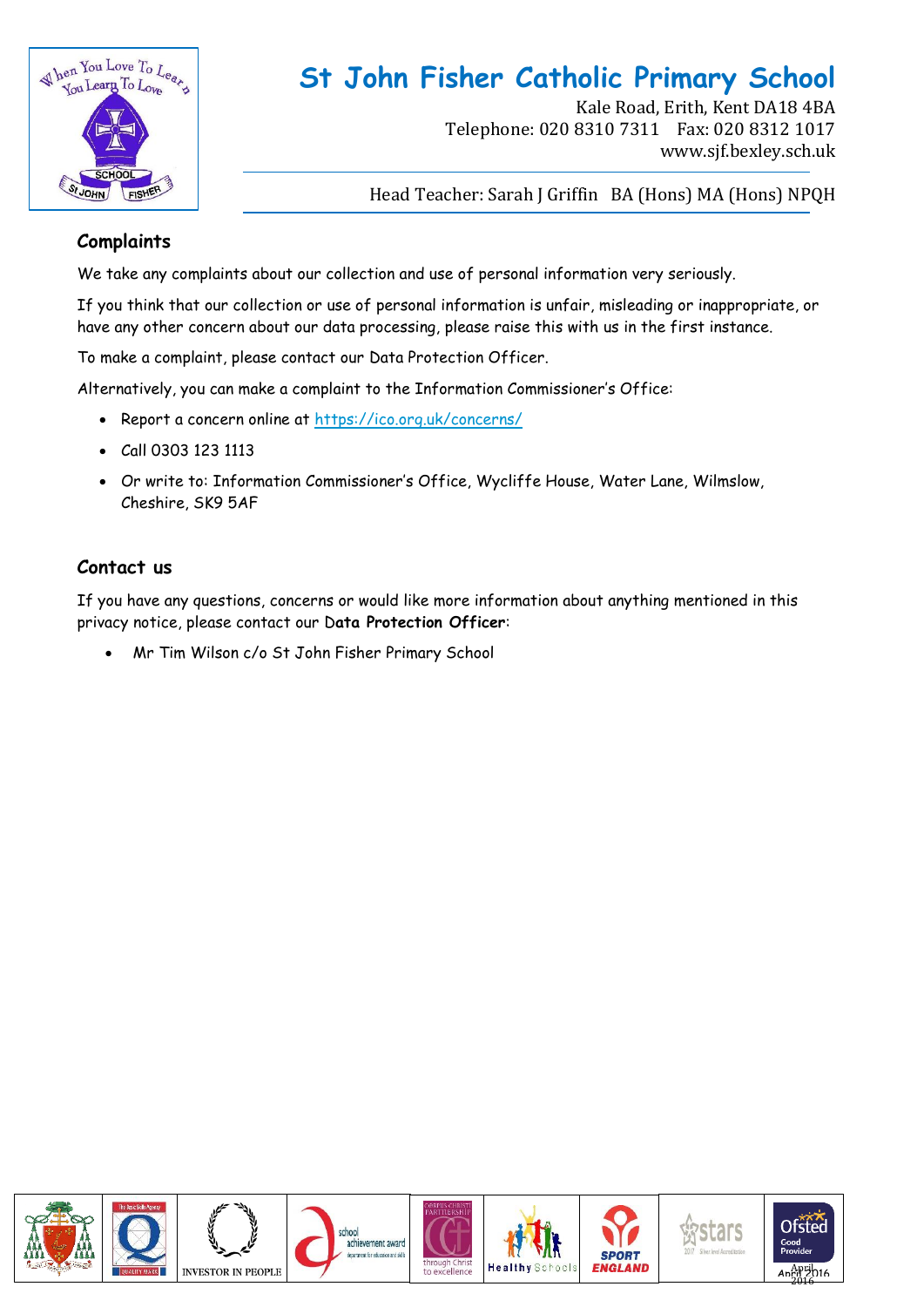

Kale Road, Erith, Kent DA18 4BA Telephone: 020 8310 7311 Fax: 020 8312 1017 www.sjf.bexley.sch.uk

Head Teacher: Sarah J Griffin BA (Hons) MA (Hons) NPQH

#### **Privacy notice for staff**

#### **The categories of school workforce information that we collect, process, hold and share include:**

- personal information (such as name, employee or teacher number, next of kin, national insurance number)
- special categories of data including characteristics information such as gender, age, race, ethnic group
- recruitment information
- contract information (such as start dates, hours worked, post, roles and salary information)
- performance information
- outcomes of any disciplinary and/or grievance procedures
- work absence information (such as number of absences and reasons)
- qualifications (and, where relevant, subjects taught)
- photographs ( staff board in Reception )
- data about your use of the school's information and communications system
- **CCTV**

#### **Why we collect and use this information**

We use school workforce data to:

- enable the development of a comprehensive picture of the workforce and how it is deployed
- facilitate safe recruitment, as part of our safeguarding obligations to our pupils
- enable individuals to be paid

#### **The lawful basis on which we process this information**

We collect and use staff information under section 537A of the Education Act 1996, and section 83 of the Children Act 1989. We also comply with Article 6(1)(c) and Article 9(2)(b) of the General Data Protection Regulation (GDPR).

We only collect and use personal information about staff when the law allows us to. Most commonly, we use it where we need to:

- Fulfil a contract we have entered into with an individual
- Comply with a legal obligation
- Carry out a task in the public interest

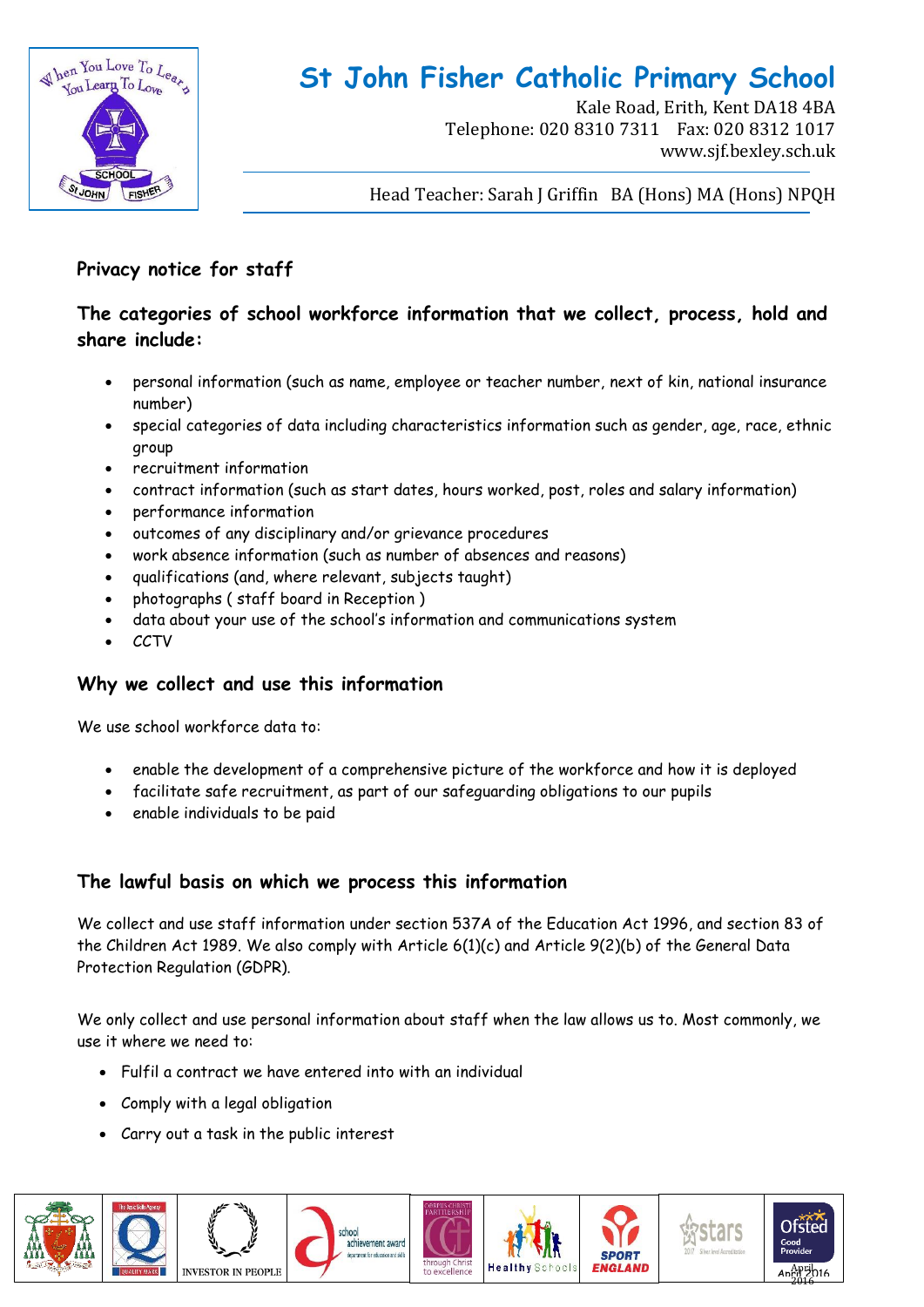

Kale Road, Erith, Kent DA18 4BA Telephone: 020 8310 7311 Fax: 020 8312 1017 www.sjf.bexley.sch.uk

Head Teacher: Sarah J Griffin BA (Hons) MA (Hons) NPQH

Less commonly, we may also use personal information about a member of staff where:

- The individual has given us consent to use it in a certain way
- We need to protect vital interests (or someone else's interests)
- We have legitimate interests in processing the data

Where a member of staff has provided us with consent to use the data, they may withdraw this consent at any time. We will make this clear when requesting consent, and explain how to go about withdrawing consent if the member of staff wishes to do so.

Some of the reasons listed above for collecting and using personal information overlap, and there may be several grounds which justify the school's use of your data.

#### **Collecting this information**

Whilst the majority of information provided to us is mandatory, some of it is provided to us on a voluntary basis. To comply with data protection legislation, we will advise whether the individual is required to provide certain school workforce information to us or if they have a choice in this.

#### **Storing this information**

We hold school workforce data for seven years from when the member of staff leaves the schools employment.

#### **Who we share this information with**

Where it is legally required or necessary (and it complies with data protection law) we may share personal information about a member of staff with:

- Our Local Authority to meet our legal obligations to share certain information with it, such as safeguarding concerns
- The Department for Education
- Educators and examining bodies
- Ofsted
- Suppliers and service providers to enable them to provide the service we have contracted them for, such as payroll
- Central and local government
- Our auditors
- Health authorities
- Security organisations
- Professional advisers and consultants
- Police forces, courts, tribunals
- Professional bodies

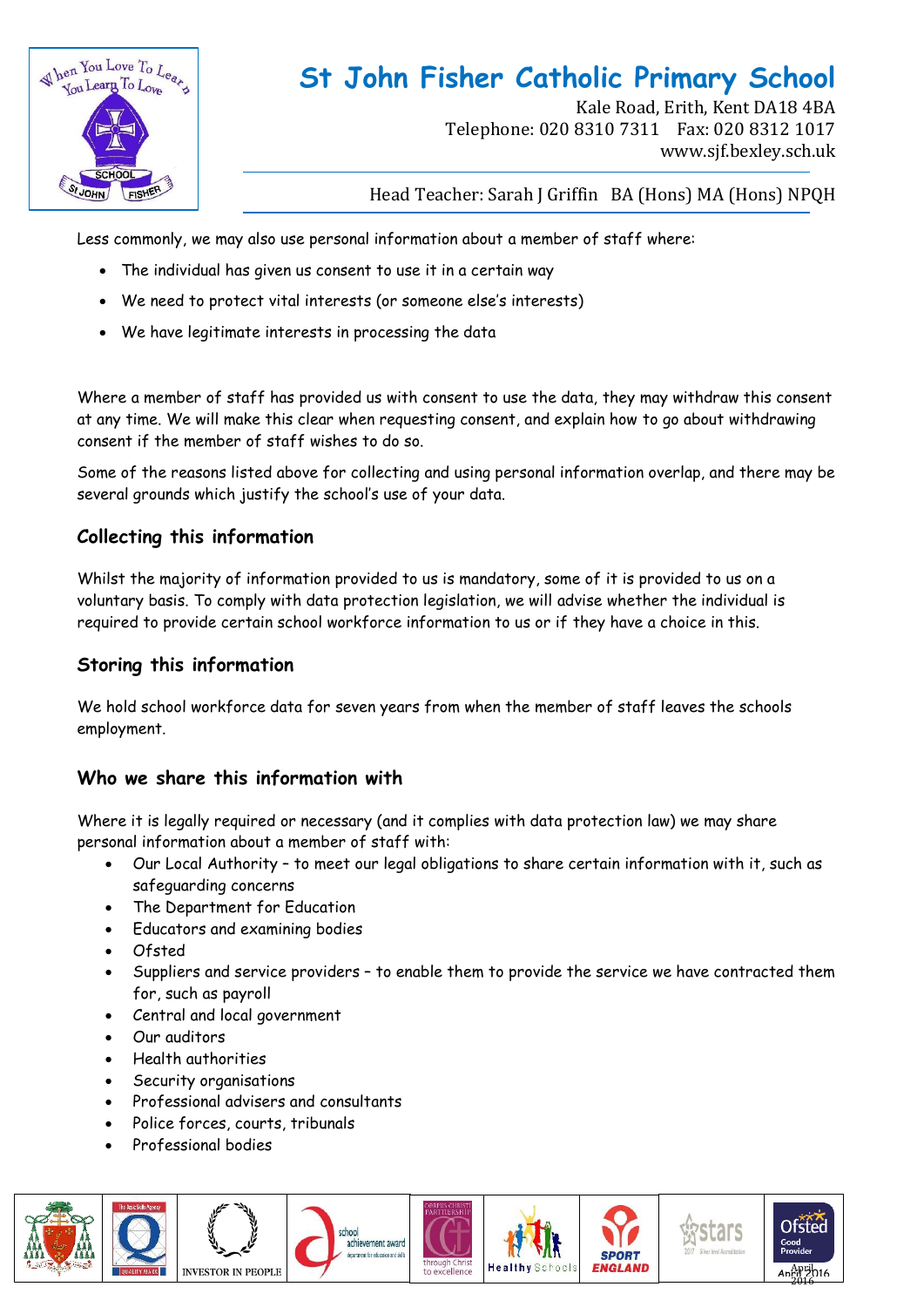

Kale Road, Erith, Kent DA18 4BA Telephone: 020 8310 7311 Fax: 020 8312 1017 www.sjf.bexley.sch.uk

Head Teacher: Sarah J Griffin BA (Hons) MA (Hons) NPQH

#### **Why we share school workforce information**

We do not share information about workforce members with anyone without consent unless the law and our policies allow us to do so.

#### **Local authority**

We are required to share information about our workforce members with our local authority (LA) under section 5 of the Education (Supply of Information about the School Workforce) (England) Regulations 2007 and amendments.

#### **Department for Education (DfE)**

We share personal data with the Department for Education (DfE) on a statutory basis. This data sharing underpins workforce policy monitoring, evaluation, and links to school funding / expenditure and the assessment educational attainment.

#### **Data collection requirements**

The DfE collects and processes personal data relating to those employed by schools (including Multi Academy Trusts) and local authorities that work in state funded schools (including all maintained schools, all academies and free schools and all special schools including Pupil Referral Units and Alternative Provision). All state funded schools are required to make a census submission because it is a statutory return under sections 113 and 114 of the Education Act 2005

To find out more about the data collection requirements placed on us by the Department for Education including the data that we share with them, go to [https://www.gov.uk/education/data-collection-and](https://www.gov.uk/education/data-collection-and-censuses-for-schools)[censuses-for-schools.](https://www.gov.uk/education/data-collection-and-censuses-for-schools)

The department may share information about school employees with third parties who promote the education or well-being of children or the effective deployment of school staff in England by:

- conducting research or analysis
- producing statistics
- providing information, advice or guidance

The department has robust processes in place to ensure that the confidentiality of personal data is maintained and there are stringent controls in place regarding access to it and its use. Decisions on whether DfE releases personal data to third parties are subject to a strict approval process and based on a detailed assessment of:

- who is requesting the data
- the purpose for which it is required
- the level and sensitivity of data requested; and
- the arrangements in place to securely store and handle the data

To be granted access to school workforce information, organisations must comply with its strict terms and conditions covering the confidentiality and handling of the data, security arrangements and retention and use of the data.

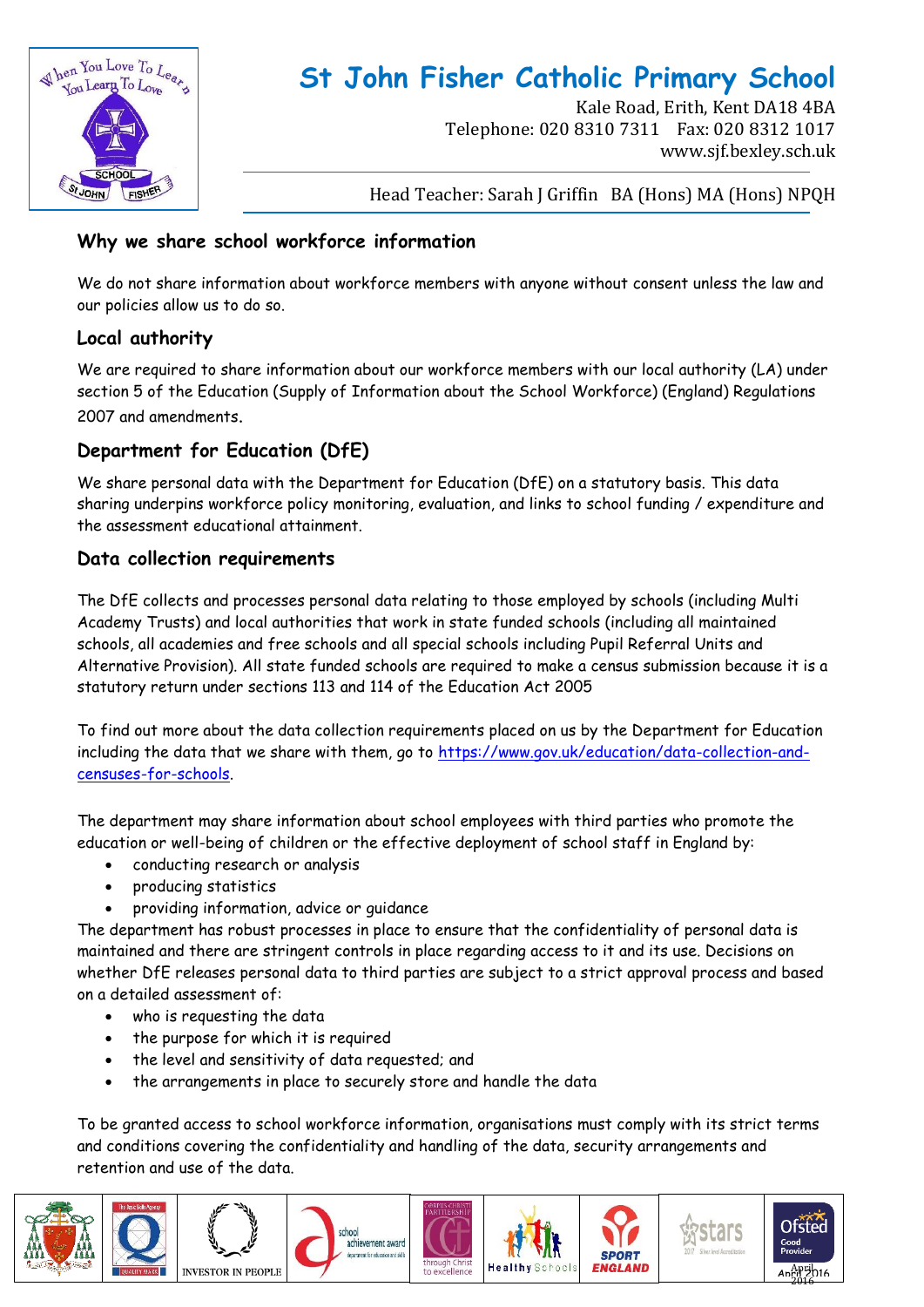

Kale Road, Erith, Kent DA18 4BA Telephone: 020 8310 7311 Fax: 020 8312 1017 www.sjf.bexley.sch.uk

Head Teacher: Sarah J Griffin BA (Hons) MA (Hons) NPQH

For more information about the department's data sharing process, please visit: <https://www.gov.uk/data-protection-how-we-collect-and-share-research-data>

To contact the department:<https://www.gov.uk/contact-dfe>

#### **Requesting access to personal data**

Under data protection legislation, all staff have the right to request access to information about you that we hold. To make a request for your personal information, contact Miss Sarah Griffin, Headteacher.

#### **How to access personal information we hold about a member of staff**

Individuals have a right to make a **'subject access request'** to gain access to personal information that the school holds about them.

If a subject access request is made, and if we do hold information about you, we will:

- Give a description of it
- Tell you why we are holding and processing it, and how long we will keep it for
- Explain where we got it from, if not from the member of staff
- Confirm who it has been, or will be, shared with
- Confirm whether any automated decision-making is being applied to the data, and any consequences of this
- Provide a copy of the information in an intelligible form

The member of staff may also have the right for the personal information to be transmitted electronically to another organisation in certain circumstances.

For all requests, please contact our data protection officer.

#### **Other rights regarding your data**

Under data protection law, individuals have certain rights regarding how their personal data is used and kept safe. Staff have the right to:

- Object to the use of the personal data if it would cause, or is causing, damage or distress
- Prevent the data being used to send direct marketing
- In certain circumstances, have inaccurate personal data corrected, deleted or destroyed, or restrict processing
- Claim compensation for damages caused by a breach of the data protection regulations

To exercise any of these rights, please contact our data protection officer.